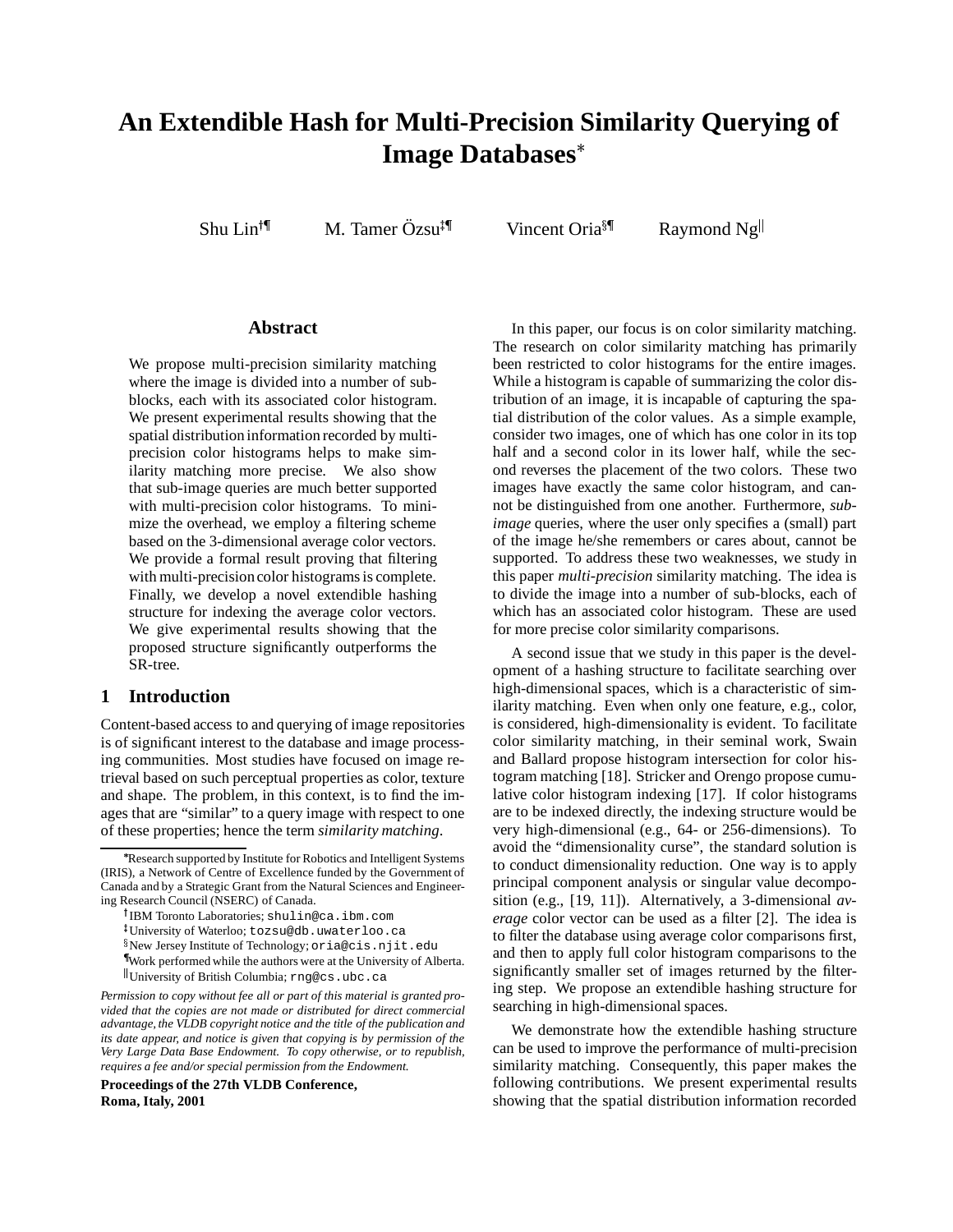by multi-precision color histograms helps to make similarity matching more precise. We also show that sub-image queries are much better supported with multi-precision color histograms. To improve the efficiency of this added functionality, we employ a filtering scheme based on the 3-dimensional average color vectors, similar to [2], but applied to multi-precision color histograms. We provide a formal result proving that filtering with multi-precision color histograms is complete. We further develop an extendible hashing structure to improve the effectiveness and efficiency of filtering. We give experimental results showing that the proposed structure significantly outperforms the popular SR-tree [5]. Multi-precision filtering, and the hash structure supporting it, have been incorporated into an image DBMS. This provides a demonstration of the feasibility of the approach.

# **2 Background**

The fundamental elements of histogram-based image retrieval include the selection of the color space, the color space quantization, and the histogram distance metric. There is no general agreement as to the most suitable color space for color histogram-based image retrieval. This is a result of the fact that color perception is highly subjective [21]. Therefore, a variety of color spaces are used in practice such as RGB, HIS, or L\*u\*v\*. Multi-precision filtering proposed in this paper is insensitive to the choice of color space, but in our current hash design, we use the RGB model. The technique can be extended to other models, but additional work is required. We indicate what is needed in future sections.

As noted above, there are different ways of dealing with the dimensionality curse. We adopt the method proposed in [2, 3]. In this method, a 3-dimensional compact representation of color histograms—average colors— is proposed as a cheaper way to simulate full  $n$ -dimensional histogram comparisons. The idea is to filter the database using average color comparisons first, and then apply full color histogram comparisons to the significantly smaller set of images which are retrieved at the filtering step.

A color histogram is a discrete function  $h(c_k) = n_k$ , where  $c_k$  is the k-th color value and  $n_k$  is the number of pixels in the image with that color. In order to compare color histograms of images with different sizes, color histograms are often normalized as  $H(c_k) = \frac{n_k}{n}$  where *n* is first the total number of pixels in the image. Given that each bin of a color histogram represents a three-dimensional color value, the average color of a color histogram is defined to be the weighted average color corresponding to the normalized color histogram. Specifically, let  $C = [c_1c_2 \dots c_n]$ be a  $3 \times n$  matrix whose *i*-th column is the color  $c_i$  $[\alpha_i \beta_i \gamma_i]^T$ , where  $\alpha$ ,  $\beta$ , and  $\gamma$  represent the magnitude along the three color dimensions. Given two normalized *n*-dimensional color histograms, X and Y, the  $3 \times 1$  average color vector for each is  $X_{ave} = CX$ ,  $Y_{ave} = CY$ . The squared average color distance is defined by  $d_{ave}^2 = 4$  $(X_{ave} - Y_{ave})^T (X_{ave} - Y_{ave}) = (X - Y)^T C^T C (X - Y).$  hi If we let  $W = C^T C$ , the above expression can be rewritten



Figure 1: The three-level multi-scale representation

as  $d_{ave}^2 = Z^T W Z = \tilde{Z}^T \tilde{W} \tilde{Z}$  where  $Z = (X - Y), \tilde{Z}$  is the first  $n-1$  elements of Z, and W is defined in terms of W.

While the average color comparisons are not as accurate as one between full  $n$ -dimensional histograms, they are much faster. Moreover, the images retrieved by average color comparisons are guaranteed to include all images that should be retrieved by color histogram comparisons, as proven in [3]. Accordingly, for any range query of the form  $d_{hist} \leq \epsilon (d_{hist}^2(X, Y) = Z^T A Z)$ , it is possible to use  $d_{ave} \leq \epsilon / \sqrt{\lambda_1}$  to retrieve images quickly and without misses. Here  $\lambda_1$  is the minimum eigenvalue of the generalized eigenvalue problem  $AZ = \lambda WZ$  in which  $A = [a_{ij}]$ is a *similarity matrix* and  $\tilde{A}$  is defined in terms of A.  $d_{hist}$ is then applied only to the filtered set of images.

# **3 Multi-Precision Querying**

# **3.1 Multi-Precision Similarity Filtering**

Besides extracting color histograms from entire images, an image can also be segmented into several blocks, each of which has an associated color histogram. Figure 1 shows a 3-level multi-scale representation in which the entire image is divided into four blocks, and each block is recursively divided into four. A color histogram is computed for each of the blocks at each level. These color histograms together form *multi-scale color histograms* of an image. At the end of this section, we show how this simple, fixed grid segmentation can be generalized.

 $n_k$ , queries based on color histograms can be done at several compared resulting in 16 color histogram comparisons. With multi-scale color histograms, image similarity levels of precision. In a three-level decomposition, which is what we employ in the experiments reported in this paper, two images can be similar at three precision levels: At the first level, the color histogram of the entire image is compared using 1 color histogram comparison; at the second level, the color histograms corresponding to the 4 blocks  $(\frac{1}{4}$  of the entire image) are compared requiring 4 color histogram comparisons; at the third level, the color histograms corresponding to the 16 blocks  $(\frac{1}{16}$  of the entire images) are

 togram distances computed for all the blocks. At the third level, for instance,  $D_3 = \frac{1}{16} \sum_{i=1}^{16} d_i$ , where  $d_i$  is the color  $(X - Y)$ . histogram distance computed for the *i*-th image block. This At the first level, the image distance  $D_1$  is defined as the distance between color histograms of entire images. At a higher level  $l$ ,  $D_l$  is defined as the average of the color hisimage distance metric takes the image color composition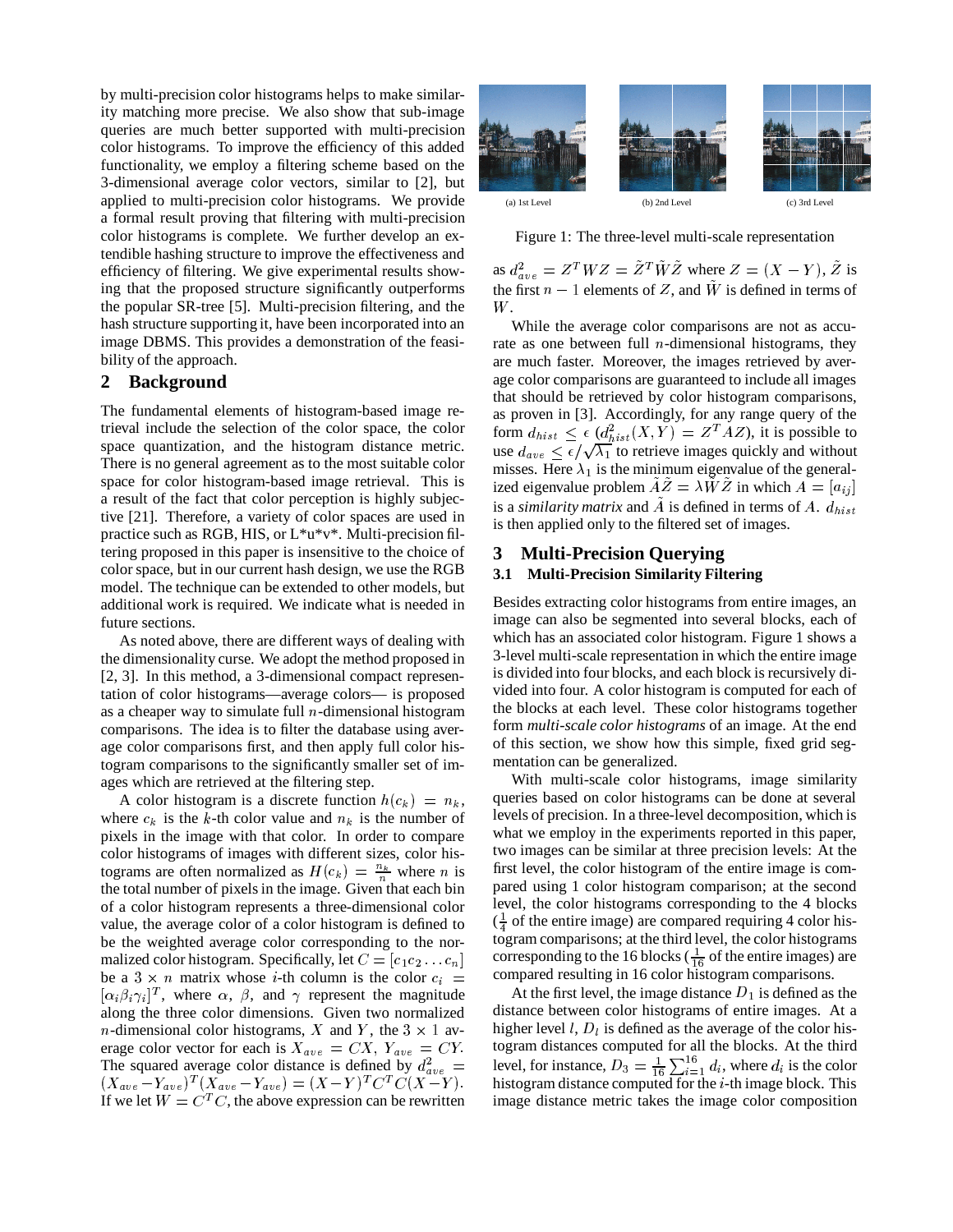

Figure 2: Sub-image querying: (a) Example, (b) 8x8 grid

into account, and also captures the spatial distribution of color in an image. Thus, the distance metrics at the higher precision levels provide better discrimination power.

If images are similar at a higher level, they must be similar at the lower levels too. For this reason, the color histogram distance must be formulated in such a way that the image distance at the lower level is no larger than the distance at the higher level, i.e.,  $D_1 \leq D_2 \leq D_3$ .

**Theorem 1** In a n-level multi-scale color histogram, if  $D_l$ *denotes the distance between two images at level* ` *, then*  $D_{l-1} \leq D_l \leq D_{l+1}$  ( $2 \leq l \leq n$ ).

Obviously, the distance metrics defined at higher precision levels are computationally more expensive than those defined at lower levels. Fortunately, since  $D_1 \leq D_2 \leq D_3$ , much efficient multi-scale search strategies with the use of lower level distances as filters can be explored. As suggested in [9], filtering schemes are depth-first: Matching is first done at level 1 and then at level 2 and so on, without skipping any intermediate levels. Thus, when the second precision level query of the form  $D_2 \leq \epsilon$  is processed, the following filter is applied:  $d_{ave} \leq \epsilon/\sqrt{\lambda_1}$  ( $d_{ave}$  and  $\lambda_1$  are described above),  $D_1 \leq \epsilon$ ,  $D_2 \leq \epsilon$ . When third precision level query is processed,  $D_3 < \epsilon$  is added to the filter.

# **3.2 Sub-image Similarity Queries**

Multi-scale color histograms can be used to support subimage queries. The third level of decomposition superimposes a 4-by-4 grid on an image (see Figure 1, 3rd level). Users can specify the part of image in which they are interested by choosing any of the grid cells. For example, the user may want to find all the images that have a white building along the right-hand border like the one shown in Figure 2(a); the remaining part of the image is "don't care" for the user<sup>1</sup>. Without multi-precision color histograms, this sub-image query can only be answered based on the histograms of the entire images. This strategy gives poor results, particularly when the size of the sub-image query is small relative to the entire image.

With multi-precision color histograms, however, a subimage query can be readily answered. The appropriate grid cells can be chosen, as long as the resulting shape is a rectangle. The selected rectangle is composed of predefined image quadrants, each of which is uniquely identified by a number as in the quadtree as shown in Figure 2(b). The color histogram of the selected portion can be computed based on the precomputed multi-scale color histograms. For this example, the color histogram can be computed from the two third-level color histograms and the four fourth-level color histograms. Assuming that the color histograms are normalized, the computation formula is:

$$
H = \frac{1}{3}H_{11} + \frac{1}{3}H_{17} + \frac{1}{12}(H_{34} + H_{36} + H_{58} + H_{60})
$$
 (1)

where  $H_{11}$ ,  $H_{17}$ , ...,  $H_{60}$  are color histograms of the corresponding numbered parts.

So far, we have assumed a fixed grid superimposed on the image. The results can be generalized. The fixed grid can have *overlapping* blocks [16]. Equation (1) can certainly be generalized to a grid of overlapping blocks. If the query sub-image is not aligned with the fixed grid (e.g., the white building given in Figure 2(a) where the query sub-image is strictly contained in but smaller than the four smallest grid cells along the right-hand border) the *padding* technique of [9] would be applicable to solve the problem. Based on a linear constraint optimization framework, this technique can pad extra pixels to the smaller query subimage histogram in such a way that the estimated color histogram distance is minimized. The results given in [9] show that sub-image querying with padding still provides much better quality than if the sub-image query is answered based on histograms of the entire images.

#### **4 Hashing Algorithm**

As indicated above, multi-precision filtering is a depth-first process. The first operation in this process is important as it is performed on the largest set of images. We develop a hashing structure to perform this operation efficiently.

There are a number of proposals for indexing multidimensional data. These can be categorized into two classes: hierarchical (tree-based) methods (e.g., R\*-tree [1], SS-tree [20], and SR-tree [5]), and non-hierarchical (hashing-based) methods (e.g., grid file [12]).

In addition to the above mentioned structures, different multidimensional hash strategies have been proposed mainly as extensions of the linear hashing to avoid keeping large directory information. These include multidimensional linear dynamic hashing [14], which does not support range queries, MOLPHE (Multidimensional Order-Preserving Linear Hashing with Partial Expansions) [6] that works fairly well for uniformly distributed data, but fails for non-uniform data distribution because of the hashing function used, quantile hashing [7, 8], which addresses this problem by uniformly distributing the original data during a division, and z-ordering [4] that proposes a better ordering method using the z-order.

# **4.1 Extendible Hash Structure**

The traditional extendible hashing is capable of expanding and contracting hash address space as needed. However, because it can only handle one dimensional data, it is not suitable for multi-dimensional similarity search. We design a new  $n$ -dimensional hash structure for this purpose.

<sup>&</sup>lt;sup>1</sup>To assist in better exposing the idea, we show 4 levels rather than 3, which is what we use in our experiments.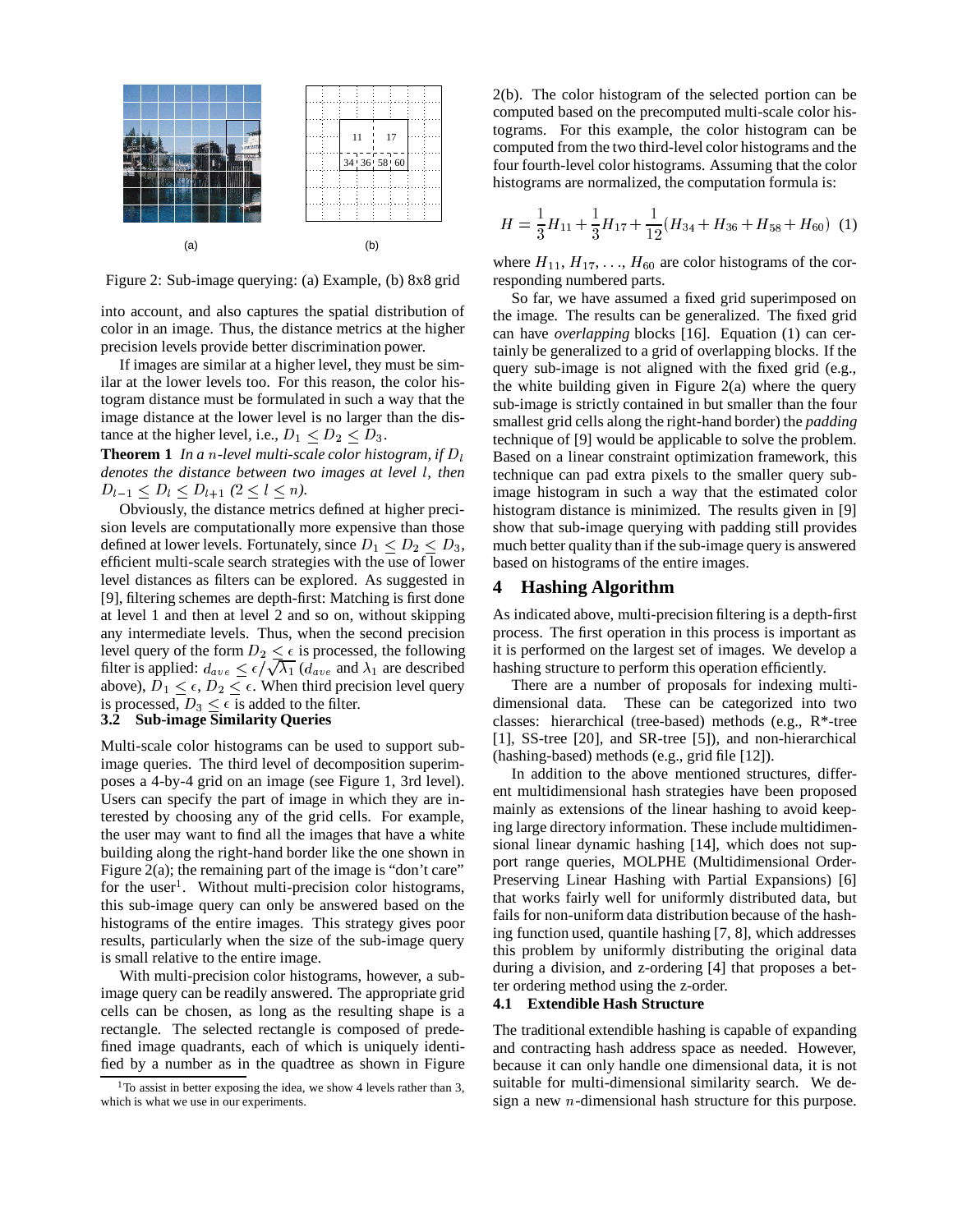In the following, we only concentrate on its application to 3-dimensional color space. To focus on this particular instantiation that, the hash structure will be referred to as *three-dimensional extendible hash* (3DEH).

This structure is suitable for any color model defined in an Euclidean coordinate system. In this paper, we use the RGB model, but the structure can be extended to work with the  $L^*u^*v^*$  model; that will be the topic of follow-up work.

Extendible hashing literature conflicts in how the directory growth is accommodated. Some add a bit at the least significant bit position and others add the bit at the most significant bit position. We add the bit at the most significant position (as described, for example, in [15]). One advantage of our approach is that new space is added at the end of the directory table, eliminating the need to reorganize the table after expansion (i.e., none of the keys in the original  $2^k$  key space need to be re-assigned to the newly created directory entries). Given an address  $x$  in the original  $2^k$  key space, the corresponding overflow bucket can be computed as  $x + c$  where c is the beginning address of the new space. In the case when the new key space is contigu ous to the original one,  $c = 2<sup>k</sup>$  (since the key space doubles at every expansion). Second, in regular hashing, the objective is equality search. Therefore two keys that hash to the same bucket are considered conflicts that result from a non-perfect hash function. In our case, the objective is similarity matches, not equality. Thus, two keys that hash to the same bucket are considered similar, not an anomaly. A second objective of adding a most significant bit is to facilitate putting similar images into the same bucket. Finally, we introduce a *mask track* to keep track of the split direction in the buckets, since they can split along any of the three dimensions (colors). This is important, because the splitting dimension can change from bucket to bucket. The mask track controls the growth of the directory by mapping three dimensions into one. Thus, the 3DEH directory grows slower than the grid file.

#### **4.2 Initial Setup and Simple Insertion**

The hash directory of the three-dimensional extendible hashing has three *initial depths*  $(d_1, d_2, d_3)$ , one for each of the R, G, B color components; it also has a *growth*  $depth d_q$ , which is 0 at the beginning and increases with the address space. The number of bits of a hash address is  $(d_1 + d_2 + d_3 + d_g)$ , so the hash directory has  $2^{(d_1+d_2+d_3+d_g)}$  entries. The bucket in 3DEH has three local depths  $(p_1, p_2, p_3)$ , which means that all records in the bucket have common  $p_1$ ,  $p_2$ ,  $p_3$  leading bits of the R, G, B values, respectively. At the beginning, the local depths of buckets are the same as the initial depths of the directory. The directory entry either points to a bucket or holds a null value if no data records are hashed to this entry.

The initial hash directory has  $2^{(d_1+d_2+d_3)}$  entries since  $d_q$  is zero at the beginning. The  $(d_1 + d_2 + d_3)$ -bit hash address is computed by taking the leading  $d_1, d_2, d_3$  bits from the R, G, B values, respectively, and then concatenating them. We call this  $(d_1+d_2+d_3)$ -bit address *initial hash address*. Figure 3 shows an initial hash directory whose ini-



Figure 3: Initial hash directory of the three-dimensional extendible hashing

tial depths are (1, 1, 1). Insertion of a value into bucket A (hash address 010), for example, is a simple insertion that proceeds as in regular hash structures.

The initial depths of the hash directory can be chosen according to the applications. If green colors are dominant and red colors barely appear in an application, for example, we may extract 1 bit from R, 3 bits from G, 2 bits from B, resulting in an initial hash directory of size  $2^{(1+3+2)} = 64$ .

# **4.3 Insertion with Split and Directory Doubling**

When a bucket overflows in 3DEH, like traditional extendible hashing, the hash address space increases and the bucket splits. Unlike traditional extendible hashing, in which a bucket can be split along only one dimension, a bucket in 3DEH can be split along any of the R, G, B dimensions. We split the bucket along the dimension with the highest variance so that the records can distribute as evenly as possible in the two resulting buckets. Suppose, in Figure 3, that bucket  $A$ , whose hash address is 010, overflows and R dimension has the highest variance — then the bucket is split along R dimension by putting all the records whose R values' second leading bit is 1 to a new bucket  $D$ . Since there is no more space in the hash directory to accommodate the new bucket, the address space is doubled, and now the hash address becomes a 4-bit binary number.

Since the bucket can be split along any one of the three dimensions, we need to record the dimension along which it is split. A data structure named *mask track* is maintained to keep track of the splitting history of the bucket. For example, we record the fact that only the bucket with the initial hash address 010 has split along R dimension in the mask track shown in Figure 4. Every entry in the mask track is zero, except that the 010 entry is 100. Note that space used for this purpose can be optimized by using fewer bits to record this information (e.g., 2 bits for 3 dimensions).

Now, further suppose that bucket  $D$  in Figure 4 overflows and the highest variant dimension within this bucket is B dimension—so that bucket  $D$  is split along B dimension by moving all the records whose B values start with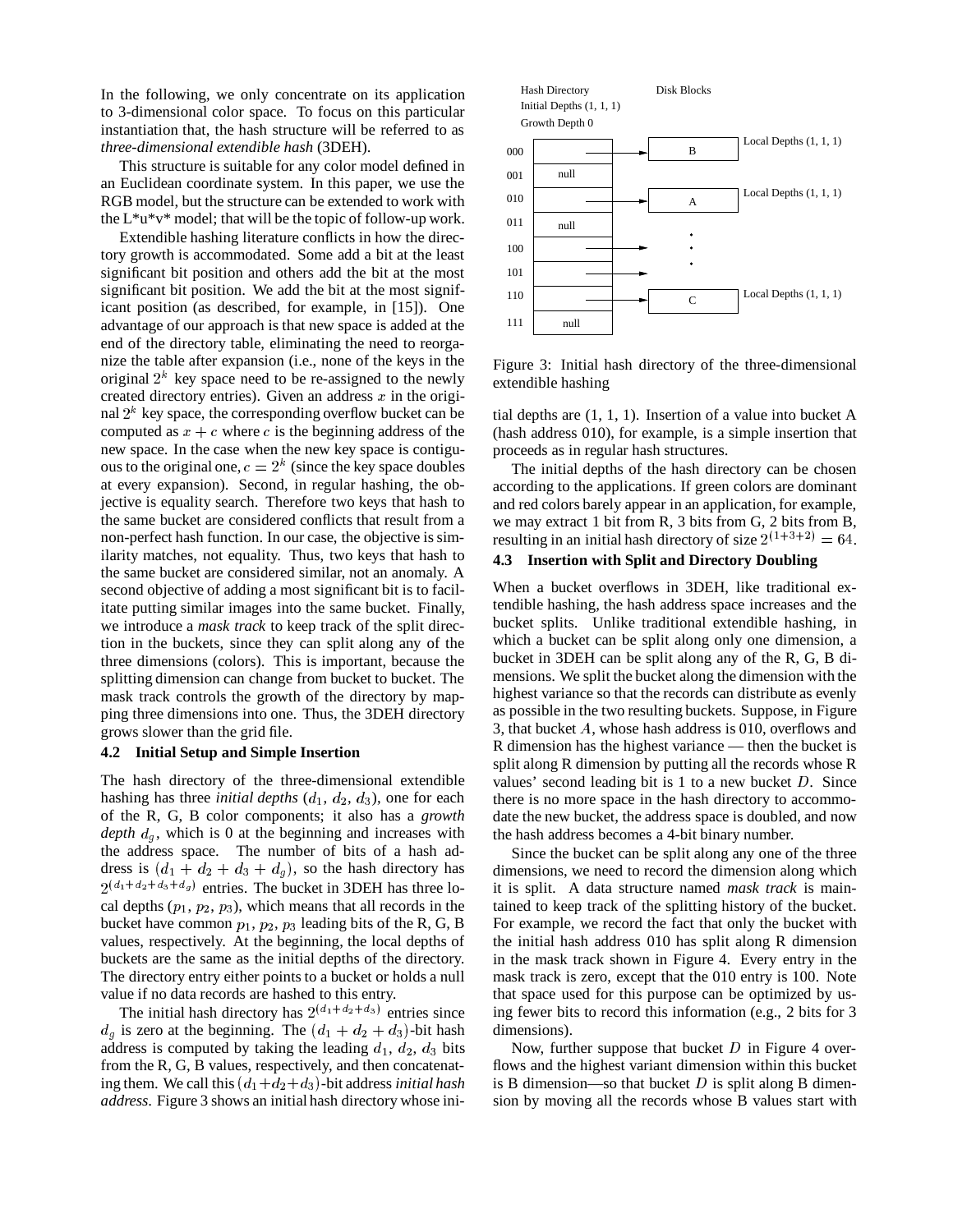

Figure 4: First expansion of the hash directory



Figure 5: Second expansion of the hash directory

01 to a new bucket  $E$ . The hash address space is doubled again. The bucket  $E$  is pointed by the entry 11010. The 5bit hash address of color (01111100, 10101000, 00011001) is 01010, which is computed by putting the second leading bit (0) of B value in front of its previous 4-bit hash address 1010. The second level of mask track is created and the value 001 is stored in entry 1010, which means the bucket whose hash address is 1010 is split along B dimension. Figure 5 illustrates this situation.

# **4.4 Insertion with Split but without Directory Doubling**

Suppose now that the bucket  $C$  in Figure 5 overflows and is split along G dimension. A new bucket  $F$  is allocated, and all the records whose G values start with 11 are moved from bucket  $C$  to  $F$ . This time we do not expand the address space. Instead, we simply let the 01110 entry, which previously held a null value, point to bucket  $F$ . The contents of entry 110 of the first level mask track are changed from 000 to 010 to record the splitting. If bucket  $C$  overflows again, and is split along R dimension this time, a new bucket  $G$  is allocated and pointed by the directory entry 10110. The 0110 entry of the second level mask track is changed from 000 to 100 (see Figure 6).



Figure 6: Third expansion of the hash directory

#### **4.5 General Case for Insertion**

In general, when a bucket overflows and needs to be split, its local depths are compared to the directory depths. If  $(p_1 + p_2 + p_3) = (d_1 + d_2 + d_3 + d_g)$ , then there is no address space to hold the new bucket, the directory must be doubled and  $d_g$  is increased by 1. Otherwise, the address space remains unchanged. The original bucket has the same hash address  $k$  as it had before; the hash address of the new bucket is  $2^{(p_1+p_2+p_3)} + k$ . The bucket is split along the highest variant dimension. Suppose the R dimension has the the highest variance. The bucket is split by moving all records whose R values'  $(p_1 + 1)$ -th leading bit is 1 to the new bucket. The local depths of the two split buckets are now  $(p_1 + 1, p_2, p_3)$ . The k-th entry of the  $(p_1 + p_2 + p_3 - d_1 - d_2 - d_3 + 1)$ -th level mask track is updated to indicate the splitting.

With the above hash structure, a given color can be mapped to its hash address as follows:

- 1. Extract  $d_1, d_2, d_3$  leading bits from R, G, B values, respectively. Concatenate these bits to form an initial address.
- 2. Refer to the entry corresponding to the initial address in the first level of the mask track. If the bucket has not been split, go to Step 4; otherwise compute the new address as described above.
- 3. Keep looking up the next level of mask track with the new address until the mask indicates that the bucket represented by this address has not been split.
- 4. Put appropriate number of zeros at the front of the obtained address to make it a  $(d_1 + d_2 + d_3 + d_g)$ -bit hash address.

#### **4.6 Deletion**

Deletion in 3DEH is similar to traditional extensible hashing; buddy buckets are merged to collapse the directory. The mask track entries are re-set to 000 when this occurs. To avoid merged buckets from being split again soon, a merge-threshold [12] is used. The merge-threshold is the percent-occupancy, which the resulting bucket should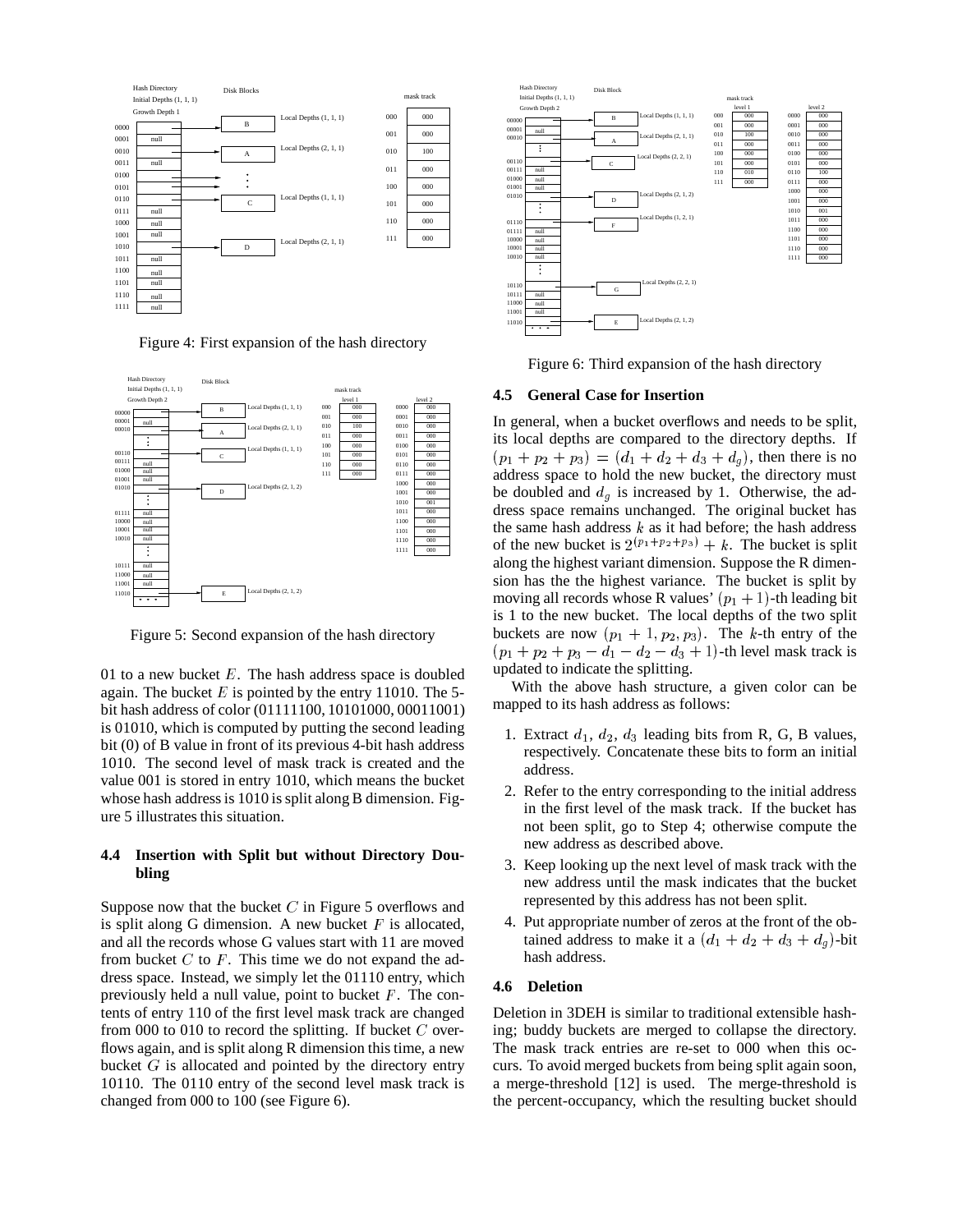not exceed when two buckets are merged. If the percentoccupancy of resulting bucket is above the threshold, merging shouldn't occur.

#### **4.7 Analysis**

Hash support for multi-dimensional querying introduces a new data structure: the mask track. During query processing, it is necessary to navigate through the multiple levels of the mask track, similar to tree navigation. The additional cost of maintaining and searching the mask track needs to be considered.

The size of the mask track is bound by  $2<sup>k</sup>$ , which is the size of the directory. Furthermore, each directory entry is only 2 bits. Thus, for example, 1,000,000 directory entries (which corresponds to much larger database due to bucketing) require only 2Mbits. With the mask track small enough to be kept in memory even for very large databases, it is guaranteed that at most 2 I/O's are needed for equality searches.

#### **4.8 Range Search Algorithm**

Similarity matching, which is more common in image DBMSs than exact matching, may require range searching for which traditional hash structures are not suitable. Given an example color value  $(a, b, c)$  and a distance threshold  $\epsilon$ , a range query finds all the color values that fall into the search region, which is a sphere whose center is  $(a, b, c)$ and radius is  $\epsilon$ .

In 3DEH, each bucket pointed at by the initial hash directory represents a region corresponding to one of the partitions. During the growth of the hash directory, the buckets may have been split. The regions represented by the split buckets are further partitions of the original bucket region. The range query algorithm will first locate all the buckets whose regions overlap the search region, and then examine the contents of the buckets. Since the shape of the bucket region is a rectangular solid, and it is easier to decide whether two rectangular solids overlap, a minimum bounding cube of the sphere, instead of the sphere itself, is used during the procedure of locating the buckets.

The first step of this algorithm is to compute the set of initial hash addresses of the partitions which overlap the cube. For example, given a color value (R, G, B) represented by binary numbers (01111100, 10101000, 00011001) and a distance threshold 12 (1100 in binary), the minimum bounding cube of the search region is

$$
(\underbrace{[01110000, 10001000]}_{\text{R}}, \underbrace{[10011100, 10110100]}_{\text{G}}, \underbrace{[00001101, 00100101]}_{\text{B}}).
$$

Take R, as an example. Since its color value is 01111100, its range is calculated as  $(01111100) \pm (1100)$  t which gives the interval [01110000, 10001000]. G and B ranges are calculated similarly. So, for the hash directory whose initial depths are  $(1, 1, 1)$  as shown in Figure 3, the set of computed initial hash addresses is  $\{010, 110\}$ , obtained as follows. Since the initial depths are  $(1,1,1)$ , the R range of [01110000,10001000] is reduced to [0,1], essentially just taking the first bit of the two ends of the range.



Figure 7: Further partitioning of initial partitions

Similarly, the G range is reduced to [1,1] and the B range is reduced to [0,0]. The "cross-product" of the three reduced ranges gives the set  $\{010, 110\}$ .

The mask track is looked up level-by-level to find out how these initial partitions are further partitioned. For example, the first level mask track in Figure 6 indicates that the 010 bucket has been split along the R dimension, resulting in two split buckets 0010 and 1010. Only the 1010 bucket still overlaps the minimum bounding cube; the 0010 bucket is outside the cube. This situation is shown in Figure  $7(a)$ . The lower cube is split into two halves. Only the upper half (lighter shading) still overlaps the minimum bounding cube.

When we look up entry 110 in the first level mask track, we know that this bucket has been split along G dimension. Only bucket 0110 still overlaps the cube. The upper cube is also cut in two halves, and only the lighter shaded half overlaps the minimum bounding cube. So the set of addresses which are still in consideration becomes  $\{1010,$  $0110$ , where the 010 is replaced by 1010 and 110 is replaced by 0110 (again note the addition of bits at the most significant position). The addresses 0010 and 1110 are discarded, because the regions represented by them are outside the bounding cube.

The second level mask track tells us that 1010 bucket has been split along B dimension, and 0110 bucket along R dimension. The regions represented by the addresses 11010 and 10110 are outside the bounding cube, so now the address set becomes  $\{01010, 00110\}$ . The lightest shaded rectangular solids (Figure 7(b)) are divided into two halves, and the darkest parts of these still overlap the minimum bounding cube.

 split bucket overlaps the cube, or both of them do. Only the In general, when a bucket overlapping the bounding cube is split, there are two possibilities: either only one buckets overlapping the cube need to be further checked.

The algorithm continues looking up the next level mask track until all the addresses in the set are final; that is, the corresponding buckets do not split. The address set  $\{01010, 00110\}$  is final, for instance. Then a further check is performed on the relative position between the bucket and the sphere. There are three possibilities: If the bucket is contained in the sphere, all the color values in this bucket are returned as query results; if the bucket intersects with the sphere, the color values in this bucket need to be ex-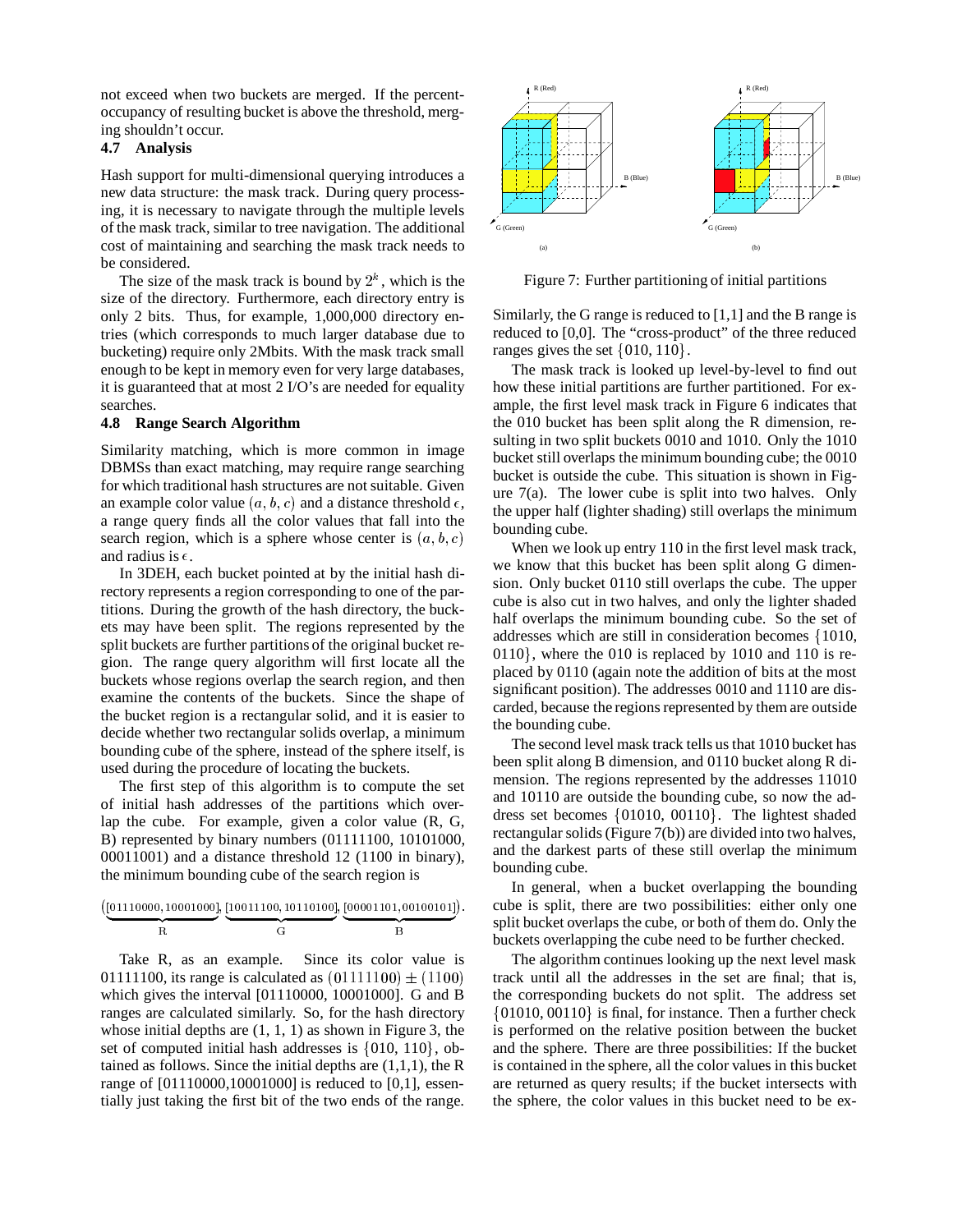amined one-by-one, and those qualified color values are returned; if the bucket is outside the sphere, it is discarded.

## **5 Experiment Results and Discussion**

#### **5.1 Experiment Setup**

As stated earlier, we use RGB color model in the experiments. All possible  $256<sup>3</sup>$  color values in RGB color model are grouped into 64 values, i.e., each dimension is quantized into 4 equal length intervals, which results 64-bin color histograms. Average colors are then computed from color histograms [3]. The number of entries in the initial hash directory is set to 64, requiring an initial hash address has 6 bits, with 2 bits from each of the R, G, B.

We take 6601 images from a published photo collection CD ROM. These images fall into six categories, including 919 animal, 1087 people, 1161 plant, 1510 scenic, 963 structure, and 961 transportation images. We compute a color histogram and an average color for each of the images. The average colors (three-dimensional points) constitute our experiment dataset.

Since the real images come from six different categories, we ran experiments to determine if there were significant differences, among classes, in the distribution of average colors over the 64 partitions. We determined that most of the average colors are in one partition [10]. Because of the similarity, there was no point in differentiating images into six categories, and we considered them in one large dataset.

In order to test the scalability of the hash structure, we need much larger datasets than the 6601 images. Synthetic data were generated for this purpose. To simulate the real data distribution more accurately, we also examined the distribution of the three color components which make up the average color values. The synthetic data are generated in two steps. First R, G, B values are generated separately according to the distributions that were obtained from the analysis of the 6601 real images. Then these R, G, B values are combined randomly to make up color values on the condition that the color values are distributed in the 64 color partitions in the same way as the real images.

The experiments are run on six datasets with the sizes of 5,000, 10,000, 50,000, 100,000, 500,000, 1,000,000 for the experiments. The 5,000-size dataset contains only real data. All the other datasets are combinations of 6601 data points (average color values) computed from the real images, and synthetic data. To save space, we only show the graphs for the 5,000 and 1,000,000 datasets. Dataset of 10,000 is similar to 5,000 and datasets larger than 10,000 are similar to 1,000,000 in all the experiments.

We implement the hashing algorithm in C++. The SRtree code is provided by its authors. The disk block size is set to 4096. A hash bucket or a SR-tree leave node can hold maximum 511 data points. The fan-out of SR-tree is 88. The experiments were run on a SunUltraSparc 10 workstation under Solaris.

#### **5.2 Query Performance**

We run range queries on the hash structure and the SRtree to compare their query performance. 500 query points are randomly generated with the same data distribution as the dataset. Queries are run for nine range thresholds: 4, 9, 13, 18, 22, 27, 31, 35, 40, 44, which are approximately 1% - 10% (in 1% increments) of the maximum distance between two color values. (The maximum distance is  $\sqrt{3*255^2}$  = 441.67296.) There is an obvious relationship between the distance threshold and the number of returned images: larger thresholds return larger sets of images at the end of the filter phase. We ran experiments with thresholds up to 44, because these return a sufficiently large set. For example, for a dataset size of 1,000,000 images, this value gives a result set of 100,000 images. It is obvious that this is already a large number of images as a result of filtering. We run 500 queries for each of the range thresholds and each of the datasets, and then compute average from the obtained 500 values.



Figure 8: I/O performance of Hash and SR-tree

Figure 8 presents the experiment results about I/O performance. The hash structure outperforms the SR-tree for all the distance threshold ranges we consider, except for small datasets (5000 and 10000). The reason for the behavior in the case of small datasets is related to the way these two index structures divide the color space: SR-tree divides the space into overlapping partitions, while hash divides it into non-overlapping, but finer, partitions. This requires more reads when searching the SR-tree, because, if the search region intersects with the overlapping region of two disk blocks, then both of these disk blocks have to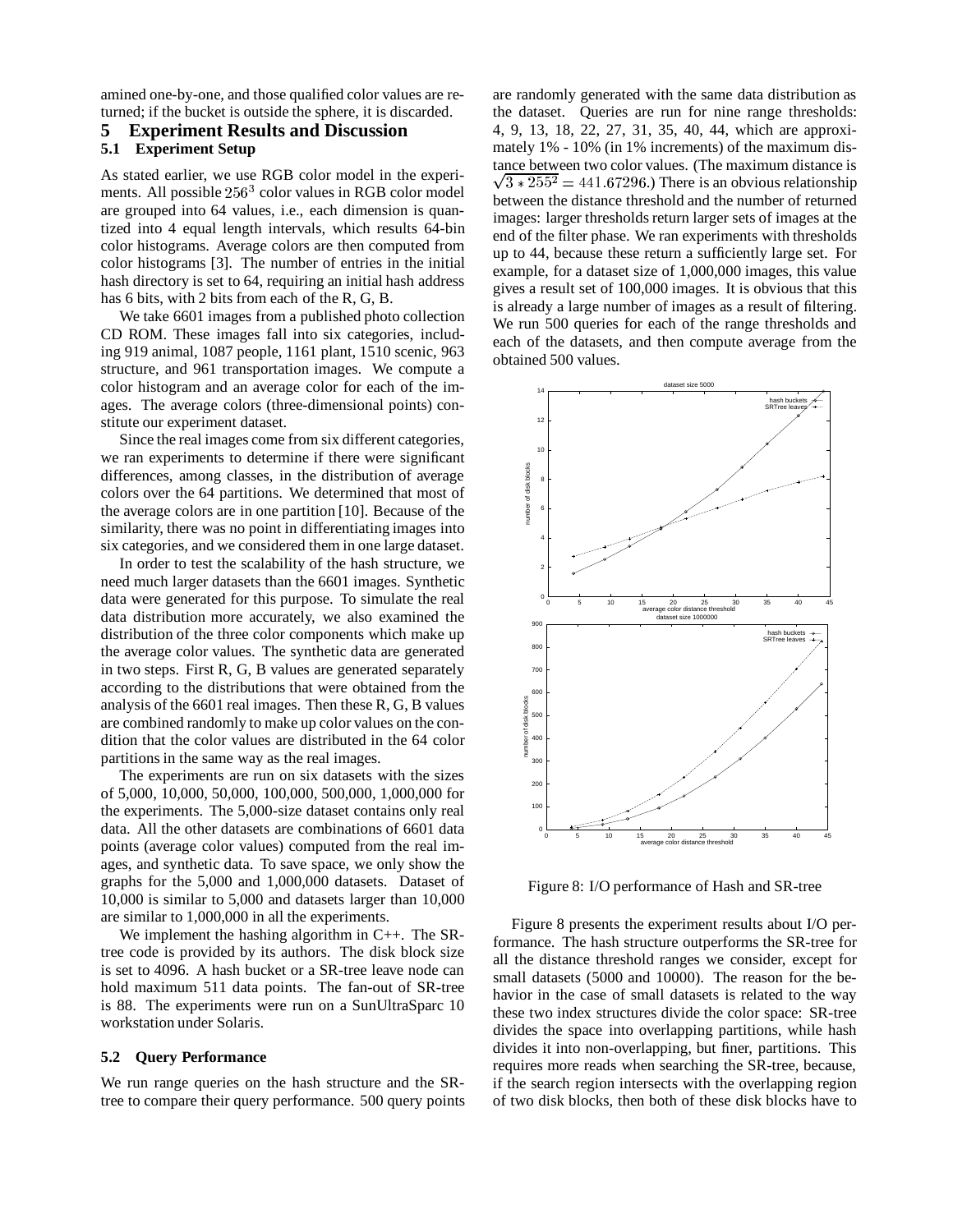be read. On the other hand, the finer partitioning of the hash structure results in a larger number of buckets than the number of leaves in the SR-tree For smaller thresholds, a finer partition does not affect performance much, because the region that needs to be searched is small. In this case overlapping becomes the dominant factor. For larger thresholds, overlapping does not matter anymore, because even if the partitions were not overlapped, the search region is large enough to include them. This effect could be observed for large datasets as well, but only at very high distance thresholds.

Figure 9 presents the total time comparisons of the two structures. The difference between the total time and the I/O time depicted in Figure 8 depicts the CPU cost of managing the data structures to facilitate multi-precision and sub-image querying.



Figure 9: Total Time Comparison of Hash and SR-tree

As the above results indicate, for meaningful distance threshold ranges and for large datasets, 3DEH is an order of magnitude faster than SR-trees. The superior performance is due both to the I/O behavior described above and to the superior CPU performance of the hash. The reason for the better CPU performance is related to the search algorithms, which, of course, are based on the index structures. For 3DEH, the initial partition of the space is predetermined, so the initial hash addresses of the buckets that overlap the search region can be computed, i.e., no search operations are needed here. For the SR-tree, the root node

must be searched first to decide which child node overlaps the search region, and then the child nodes are searched in turn. Searching the nodes is time-consuming, because the fan-out of the SR-tree is fairly large.

Another reason why 3DEH outperforms the SR-tree is how the two structures compare the bucket/node region to the search region. For 3DEH, the search starts from the candidate buckets obtained by computation, whcih may have been split during the growth of the hash structure. Region comparisons are needed to determine whether the split buckets overlap the search region. Only the dimension along which the bucket has been split is compared because the original bucket overlaps the search region, which results in only two possibilities: either both of the split buckets overlap the search region, or only one of them does. For the SR-tree, in order to determine whether the node region overlaps the search region, comparisons must be done for all the three dimensions since there are no hints about the relative position between the node region and the search region.

#### **5.3 Space Utilization**

We are interested in two scenarios: the continuously growing database (repeated insertions) and the steady-state database (a more balanced number of insertions and deletions).

Figure 10 presents the experimental results for the growing database case. We measure average bucket occupancy every 2000 insertions. The average bucket occupancy shows a steady state behavior with small fluctuations of around 66 percent when the number of inserted points is sufficiently large (larger than 100,000). The directory entry utilization is poor because the data distribution in our dataset is very skewed (recall that most of the average colors fall into one partition), causing the directory size to double when the dataset size grows.

For the experiments with steady-state dataset, the hash structure is first initialized with 500,000 points, then 250,000 randomly generated points are inserted into and 250,000 random points are deleted from it. Insertions and deletions are randomly interleaved. The experiments are conducted with different merge-thresholds (the percentoccupancy which the resulting bucket should not exceed when two buckets are merged): 100%, 90%, 70% and 50%. Figure 11 shows the experimental results. The average bucket occupancy changes minimally, which indicates that the space partitioning remains optimum during the deletions and insertions.

In the experiments, we also measure the number of splits and merges happening during the insertions and deletions. Comparing the two graphs in Figure 11, we can see that setting the merge-threshold at 90% saves many merge operations without degrading space utilization too much. The results for 70% and 50% merge-threshold is the same as 90% because the insertions and deletions interleave so evenly that the bucket occupancy doesn't change much: actually 90% merge-threshold already results in no merges. It is important to note that space occupancy reduces by only 2%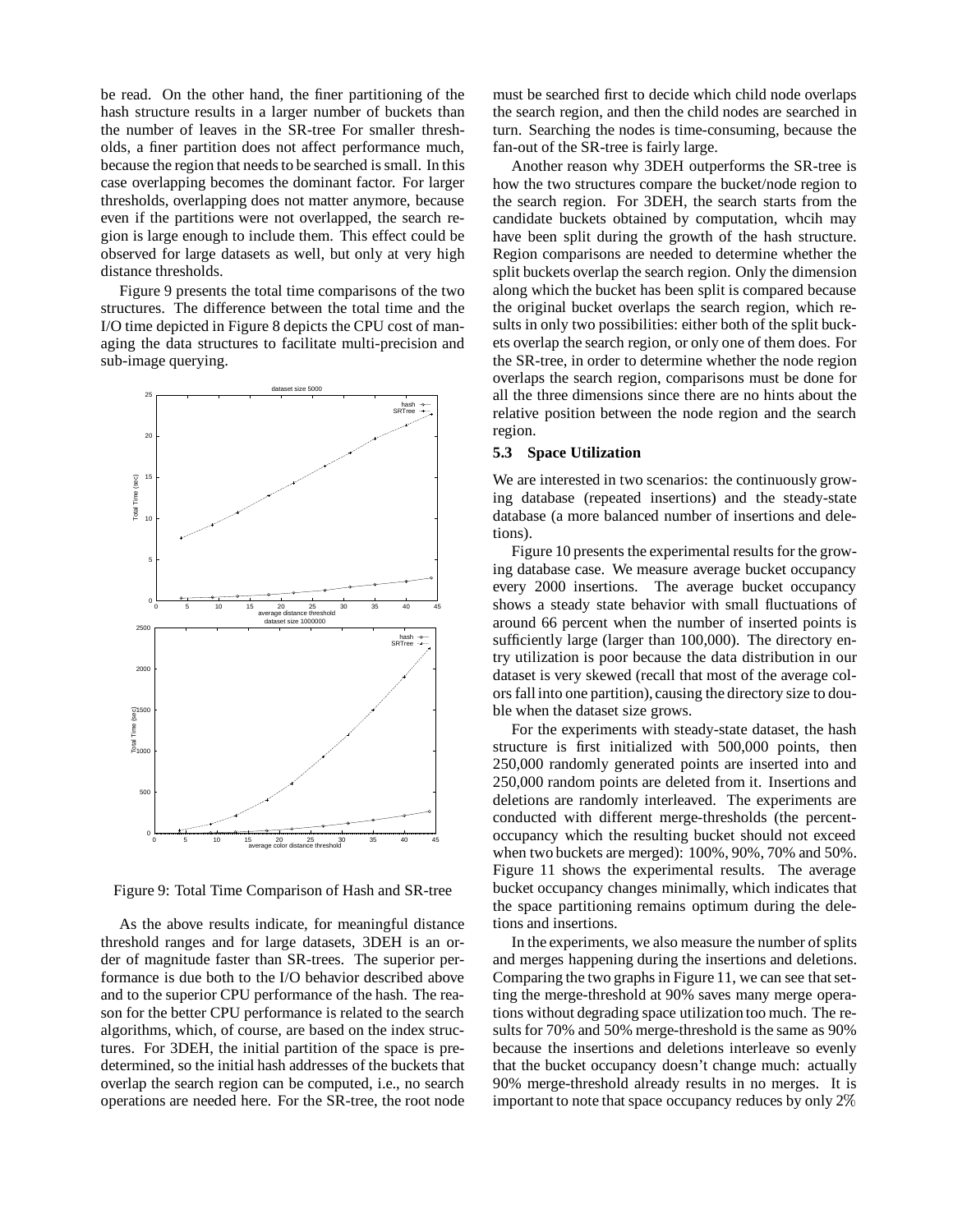

Figure 10: Space utilization of a continuously growing dataset

|         | Query vs right | Query vs left |
|---------|----------------|---------------|
| Level 1 | 0.0110         | 0.0138        |
| Level 2 | 0.0373         | 0.0767        |
| Level 3 | 0.0815         | 0.0819        |

Table 1: Improvements with multi-precision filtering

after 500,000 insertion and deletion operations. **5.4 Quality and Overhead**

In Section 3.1, we showed, by way of Theorem 1, that multi-precision filtering is correct. Multi-precision filtering also improves the quality of color similarity match. In order to test this claim and to quantify the improvement, we ran an experiment. From the set of 1510 scenery images we chose one image and generated from this two images that show the left and right sides of the scene. These images, which we call "left image" and "right image", are similar to the original image at level 1, but not at higher levels. The left and right images were added to the original 1510 images in the dataset (to control the result set sizes of the match queries). We then used the original image as the query image to search the entire dataset. The results are given in Table 1, in terms of the distances between the query image and the two added images. The table shows that multi-precision histograms do what they are designed for — namely, the higher the level of precision used, the stronger is the discrimination power.

One question that arises is whether doing multi-level filtering helps in the number of color histogram similarity comparisons. When executing a third precision level query,



Figure 11: Space utilization of a steady-state dataset

is there an advantage to follow step-by-step filtering, or can one go directly to third level, or perform filtering at the first level and then jump directly to filtering at the third level? We have run experiments with randomly picked query images to justify our claim that step-by-step filtering is useful. We ran these images against the data set described in Section 5.1 where we compared the cost of searching using only level 3, using level 1 and level 3, and using all three levels. The results, which we omit due to space limitations, uniformly show that multi-level filtering using all three levels reduces the total number of color histogram comparisons.

A second question that arises, however, is the overhead that is incurred to obtain this precision. In order to test the overhead of multi-precision search, we conducted timing experiments using the same set-up. These results show that the overhead of multi-precision filtering is very acceptable. For large thresholds (e.g., 0.2), multi-precision matching is about 3.5 times slower than full-image matching. However, for large thresholds, the precision is relatively low. Specifically, for the threshold of 0.2, the first level returns 36 images out of 1500, whereas the third level returns only 3 images. For large datasets, users may wish to set the distance threshold significantly smaller, resulting in lower threshold. For example, for a distance threshold of 0.08, multi-precision matching takes about twice as long as fullimage matching.

These results also show the power of the hash structure that supports multi-precision filtering. Without filtering, multi-precision matching at level 3 should have taken 16 times as long, since it would require the comparison of 16